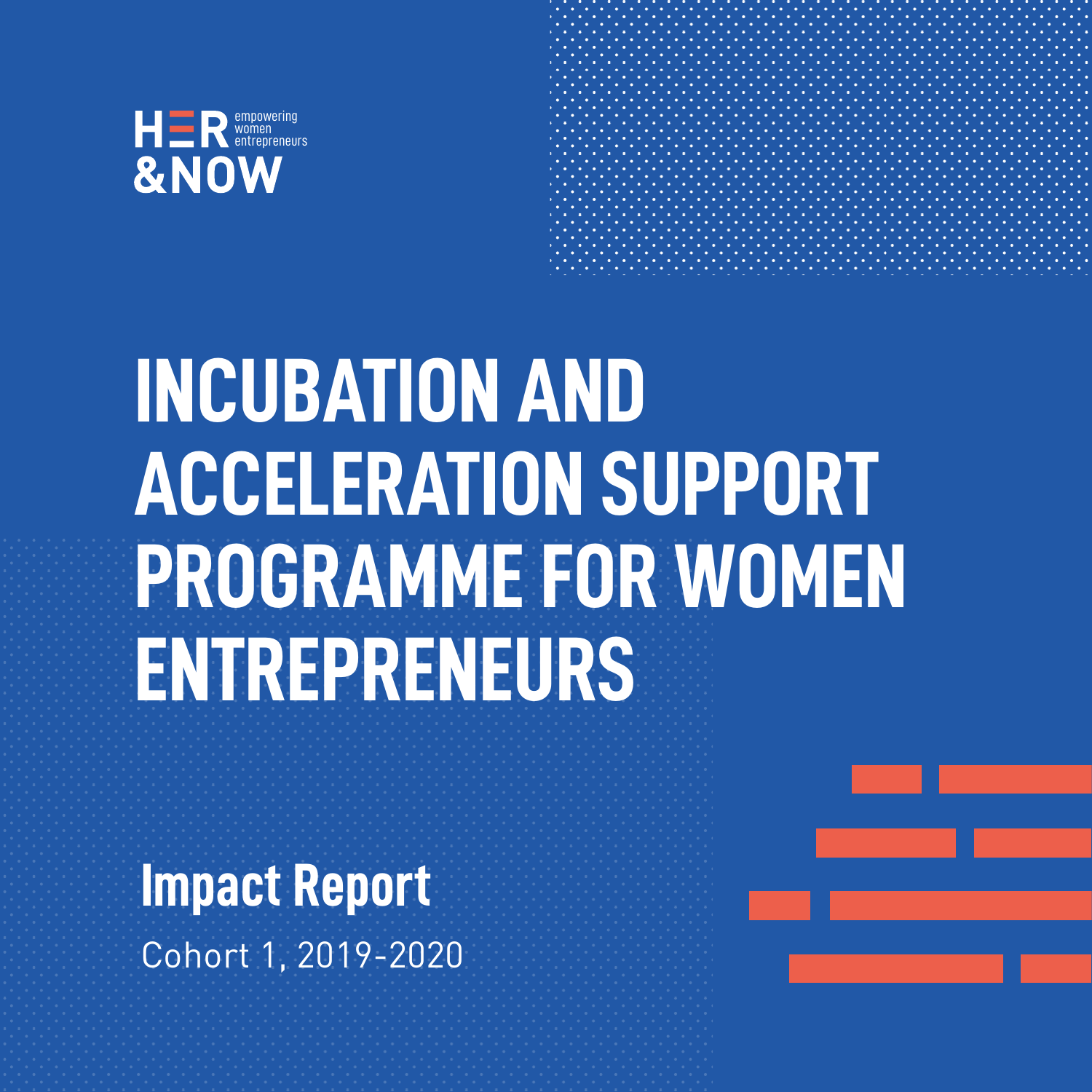"The first cohort of women entrepreneurs has successfully graduated from the Her&Now support programmes in the North Eastern Region, Rajasthan and Telangana: 141 entrepreneurs received support to transform their business ideas into registered enterprises and to grow their existing businesses. With our sector-agnostic support we guided businesses in textiles/handloom, food processing, handicrafts, manufacturing, education, services and many other sectors. Entrepreneurship knows no age: Our participants were between 19 and 60 years old.

The Her&Now support programmes follow a women-centric approach: During 6-7 months, the women entrepreneurs received classroom trainings by experts on critical business skills, as well as individual mentoring support by more than 45 mentors with specific industry knowledge. Support in access to markets and in identifying and accessing suitable financing options for their enterprises complemented the services provided by our local implementing partners Dhriiti – The Courage Within (North Eastern Region),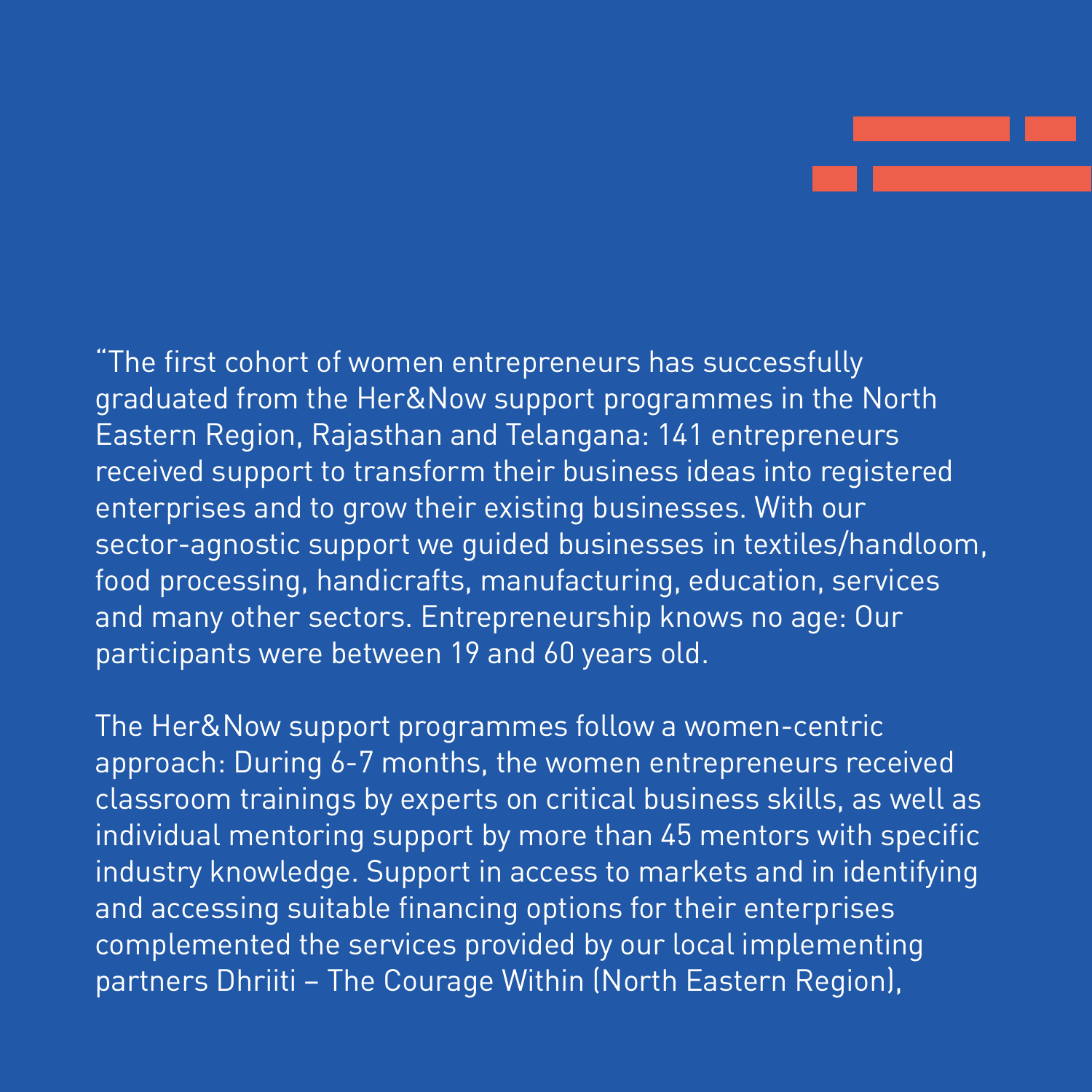

Startup Oasis (Rajasthan) and WE Hub (Telangana). Throughout the entire programme, a big emphasis was placed on building up their self-image as business owners and their leadership abilities.

Towards the end of the programmes, the cohort was – and keeps being – impacted by the COVID-19 pandemic. In response, our project extended the support programmes beyond their actual duration. The 141 entrepreneurs who were part of the first cohort of the Her&Now support programmes have been able to achieve impressive successes in taking their businesses to the next level. Their determination to build successful enterprises that can scale, and their perseverance during this COVID-19 pandemic are inspiring. With this short report we would like to highlight and celebrate the impact that we helped create. We hope that they will inspire the equally ambitious entrepreneurs of our next cohort starting this summer".

#### **Julia Karst, Head of Project Her&Now**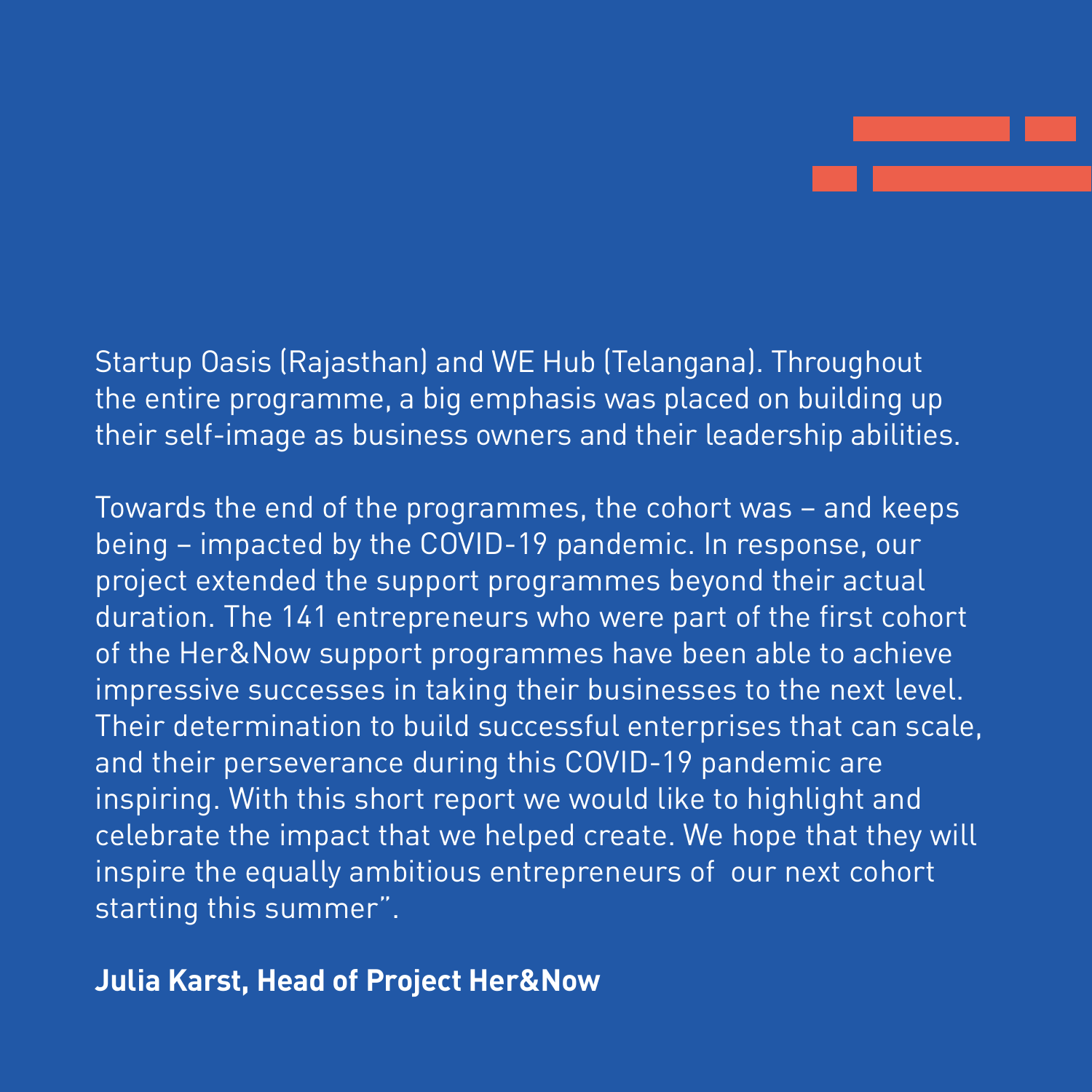



# **37%**

## **of our incubation participants have set up their new business\***

*"Through the support of WE Hub and the Her&Now programme, we have been able to formalize and establish our startup Arogya Dayini. From understanding statutory compliances to product diversification and standardization to developing strategies for scale, the expertise offered by WE Hub has been phenomenal."*

**Jayamma Kotla** Founder of Arogya Dayini (Telangana)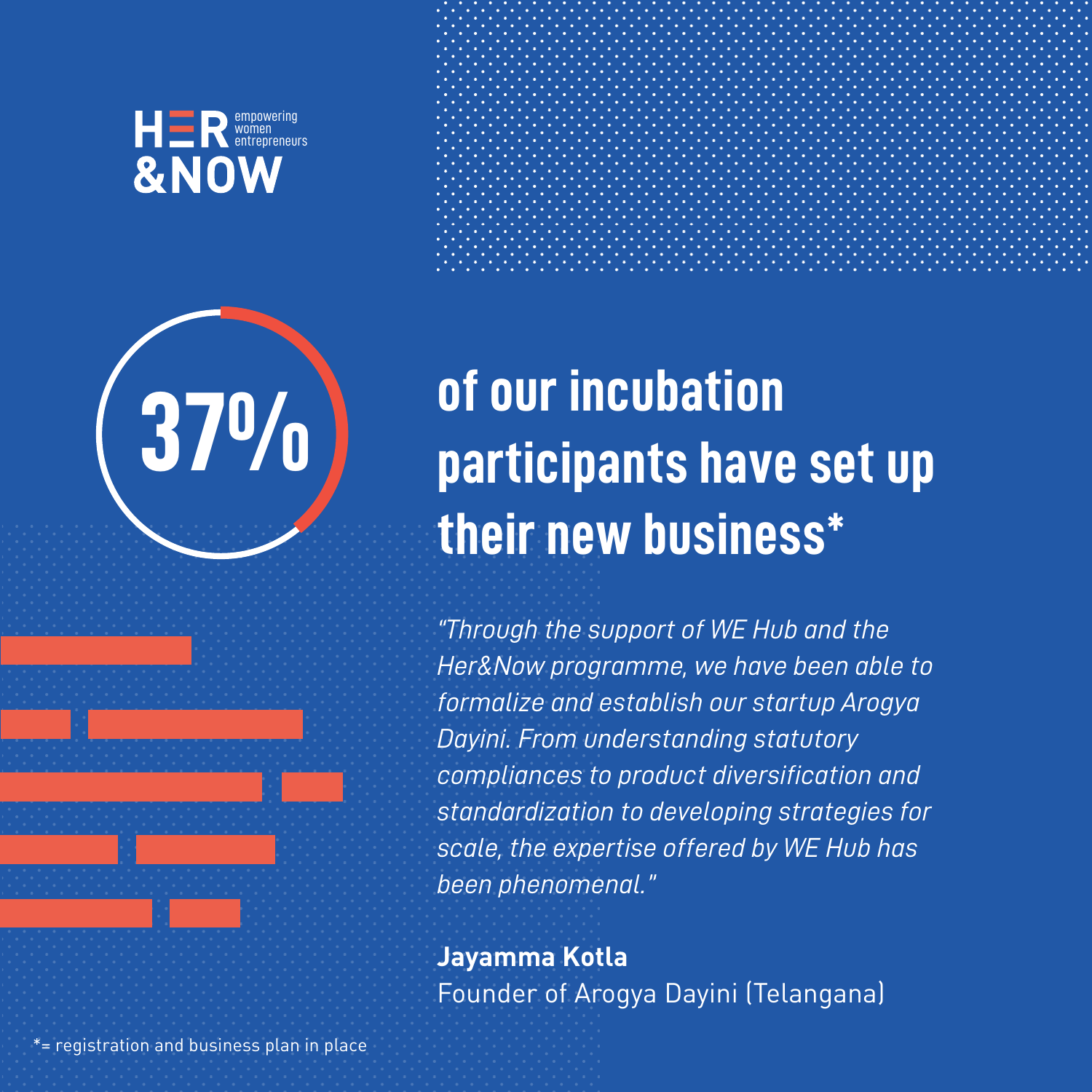## **94%**

### **of our acceleration participants successfully scaled up their business**

**Saloni Kanangoo** (Rajasthan), founder of HouseHelp, a tech platform for recruiting verified domestic helpers, has refinded her business model with the support of the programme. As a result, she is now catering to both full-time and part-time domestic help and expanded her customer base to institutions.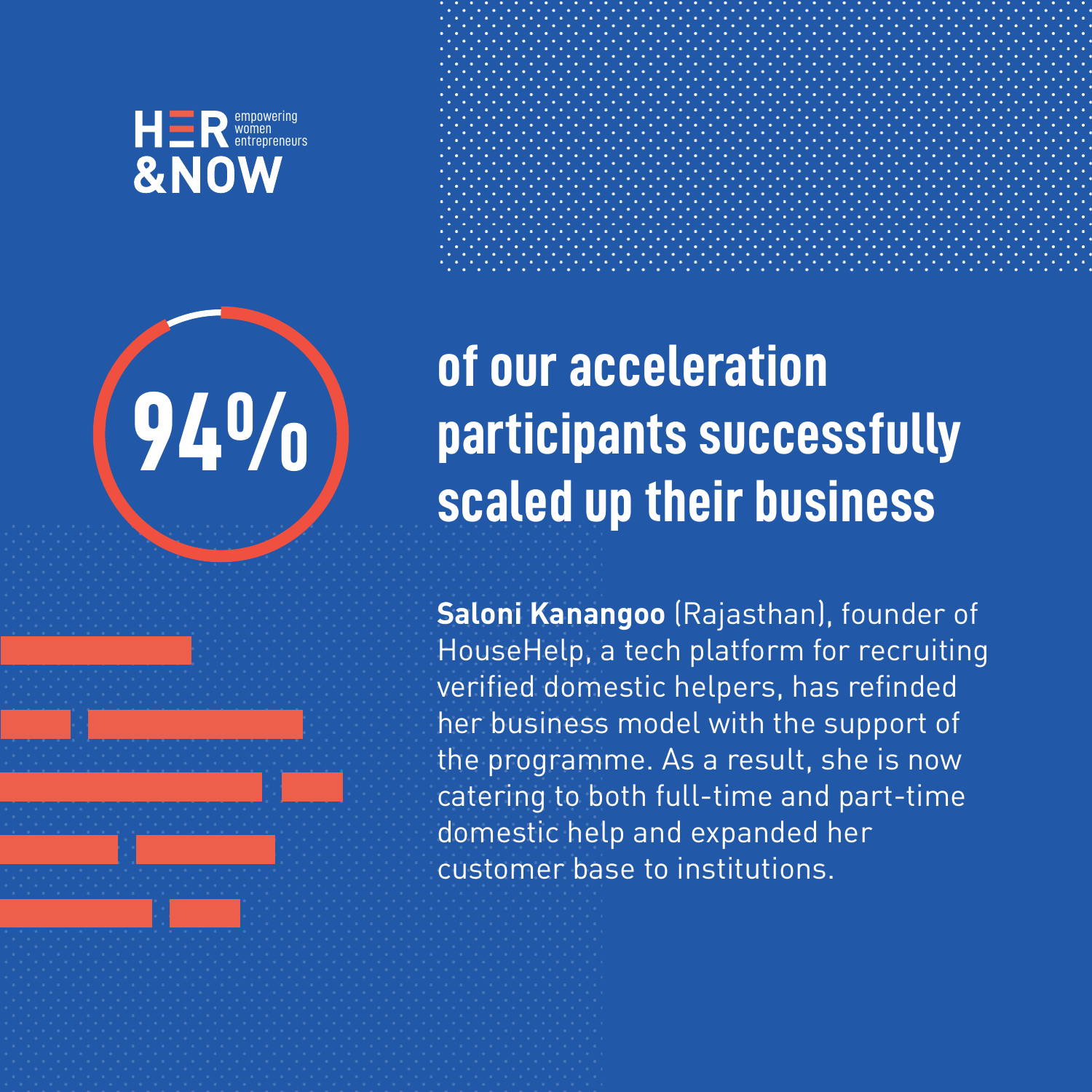





## **of our participants increased their revenue pre-COVID**

With our mentoring support, **Mallika Bhardwaj** (Rajasthan), founder of Abhivyakti Jewels, has been able to establish a better business model which has shown tangible results: Her revenues have increased from INR 70,000 per month to INR 2,00,000 per month during the programme.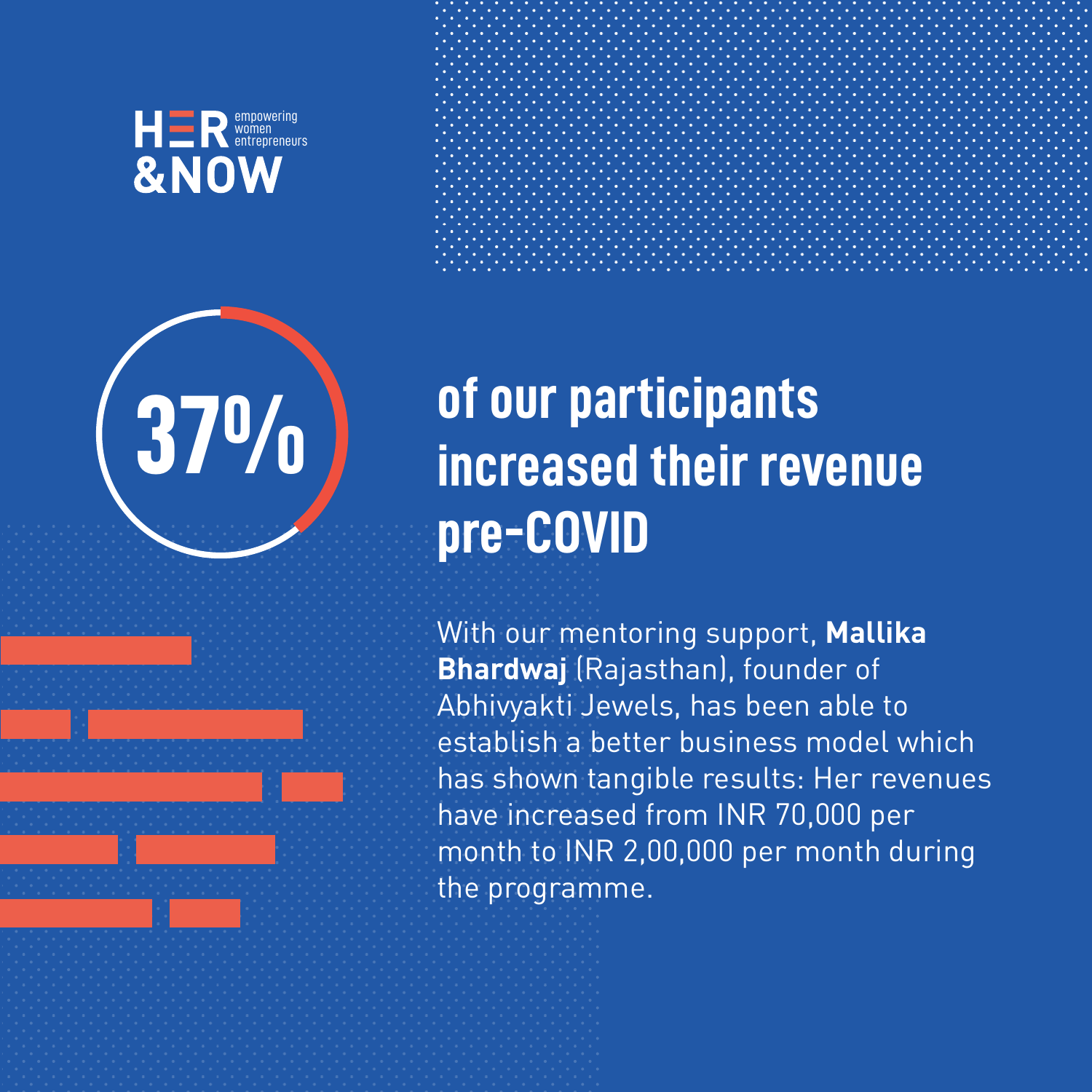



## **71%**

## **of our participants established new market linkages**

**Prachi Gaur** (Rajasthan), founder of Remarkable Education, offers career counselling and psychometric tests to identify the interest and skills of the students. She's now expanding her business from one city to pan-India via a franchise model.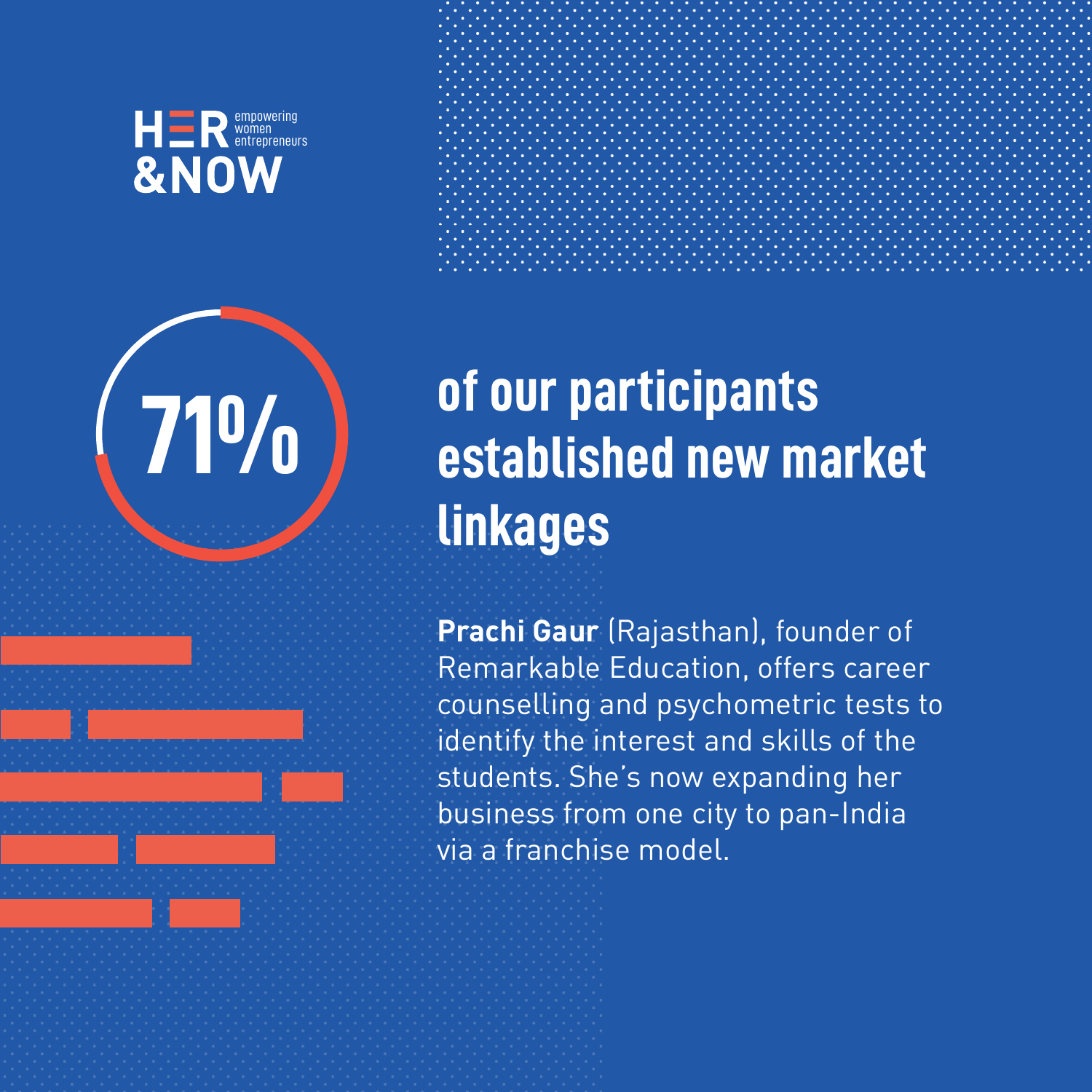**57%**



### **of our participants became part of business networks**

*"I joined WE Hub [Her&Now programme] in 2019 and was inducted into an impressive community of entrepreneurs, partners, mentors, designers, and experts from all sectors. The support I received in terms of industry connects was extremely valuable in building my enterprise."*

**Shirisha Madham** Founder of Sri Sai Technology (Telangana)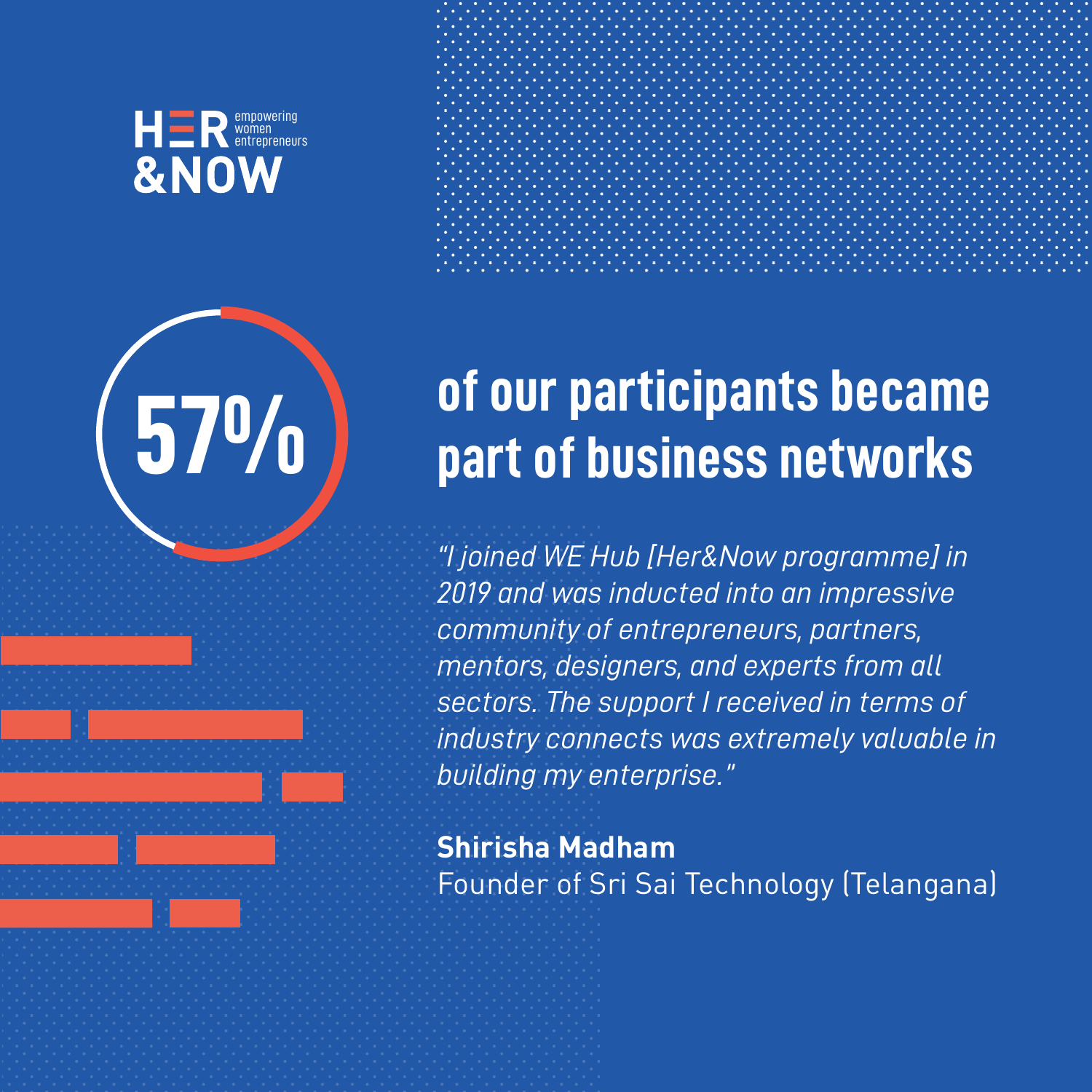## **90%**

### **of our participants improved the quality of their products or services**

*"I would like to recommend this programme to other women, as this hand holding/mentorship is a must for those who want to start their venture or grow their already running business. It's imperative to have the overall perspective of what all goes in making a successful and profitable enterprise, whether it's understanding the unit economics, knowing who's their correct core customer, competition analysis, or the right way of marketing, finishing and packaging."*

**Dolly Jain** Founder of Pink Lemon (Rajasthan)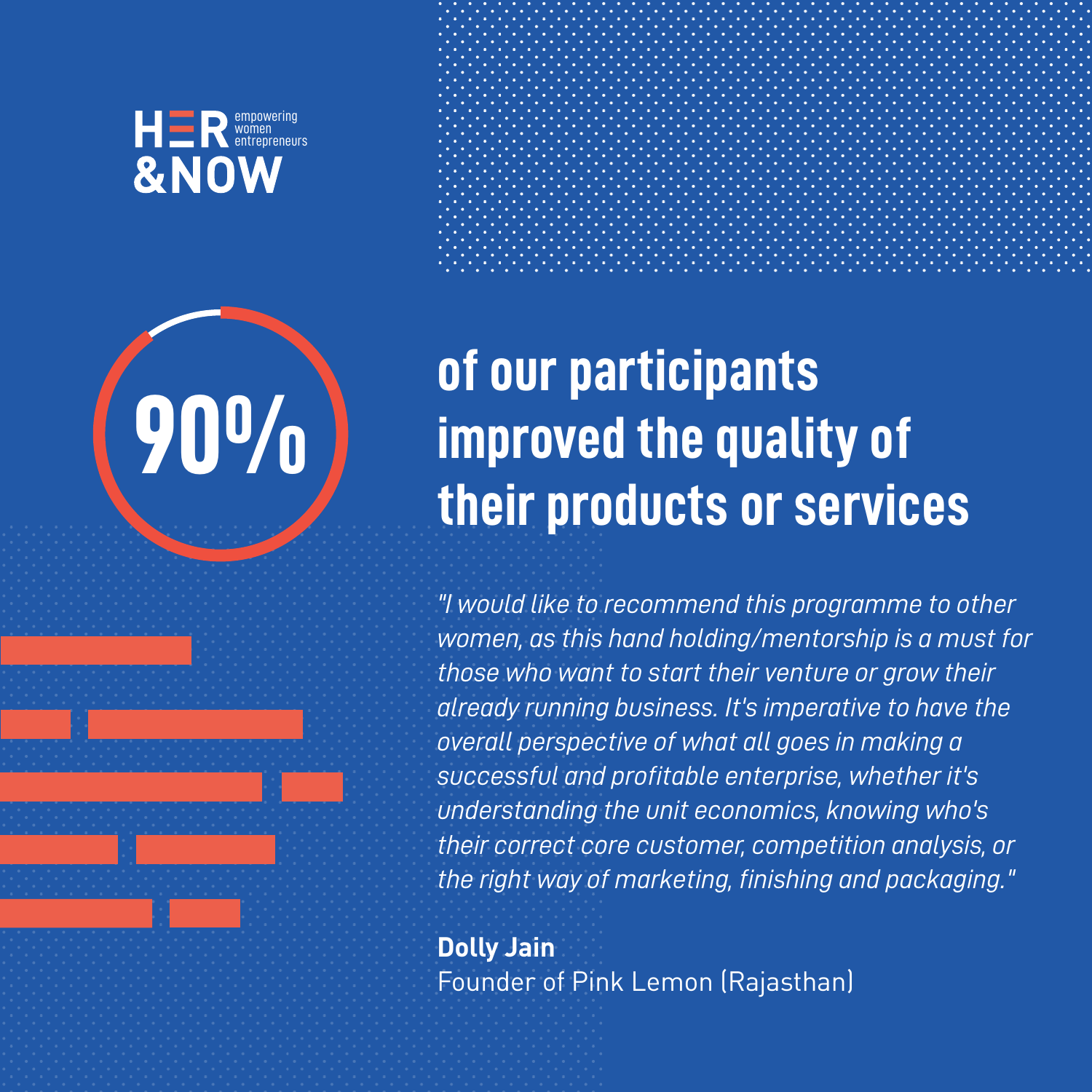

# **71%**

### **of our participants improved internal organisational processes**

Capacity-building sessions focused on concepts, such as blue ocean strategy, customer relationship management, human resource management, whereas customised mentoring and sessions by domain experts helped entrepreneurs access customised organisational development guidance.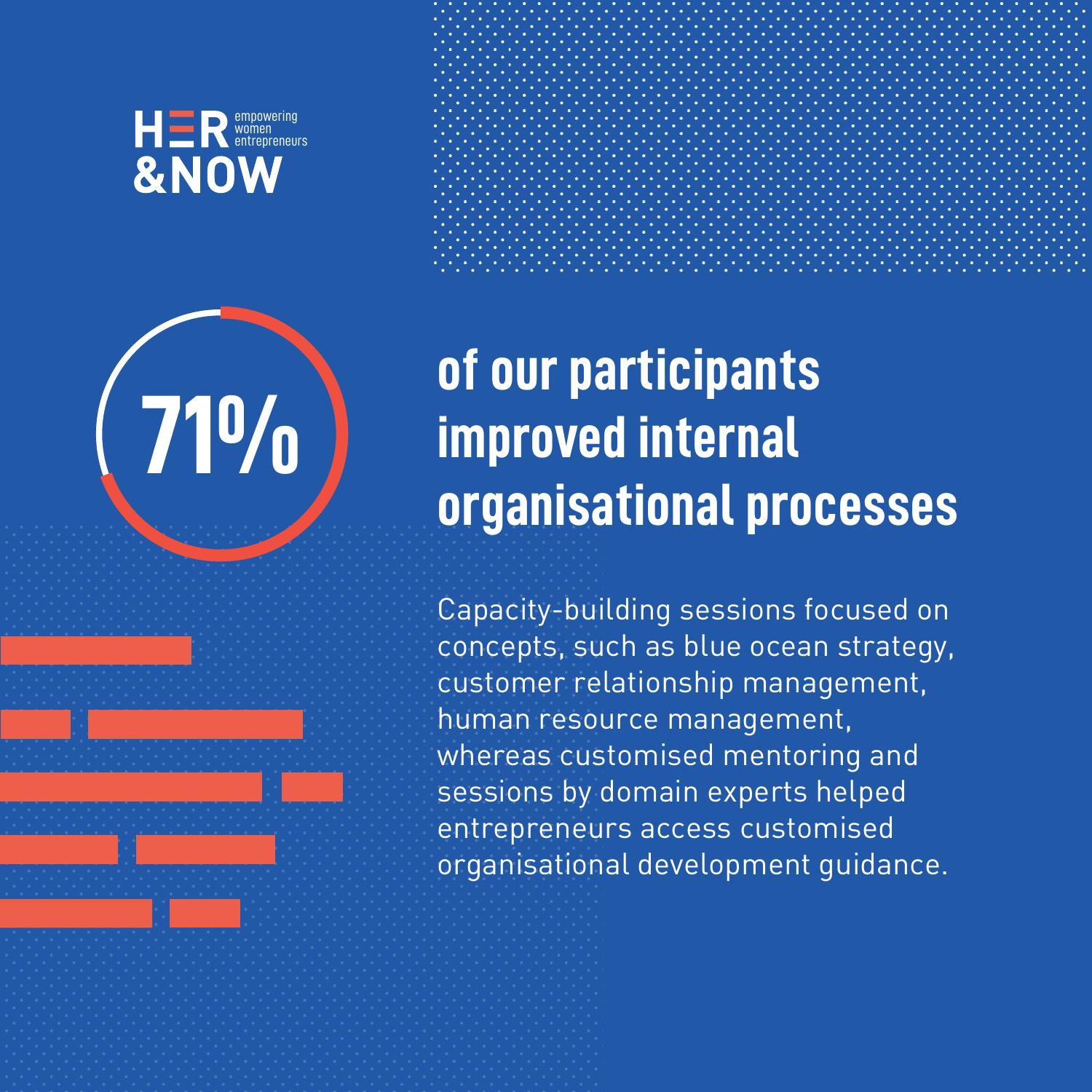

**91%**

**of our participants strengthened their self-confidence as an entrepreneur**

*"The Her&Now Programme has helped me in many ways: It connected me with other women entrepreneurs who are going through the same struggles in the market and home front. It built my self-confidence. It has given me the courage to think big, to dream big."*

**June Rose Vaiphei** Founder of Soothe Handmade (Manipur)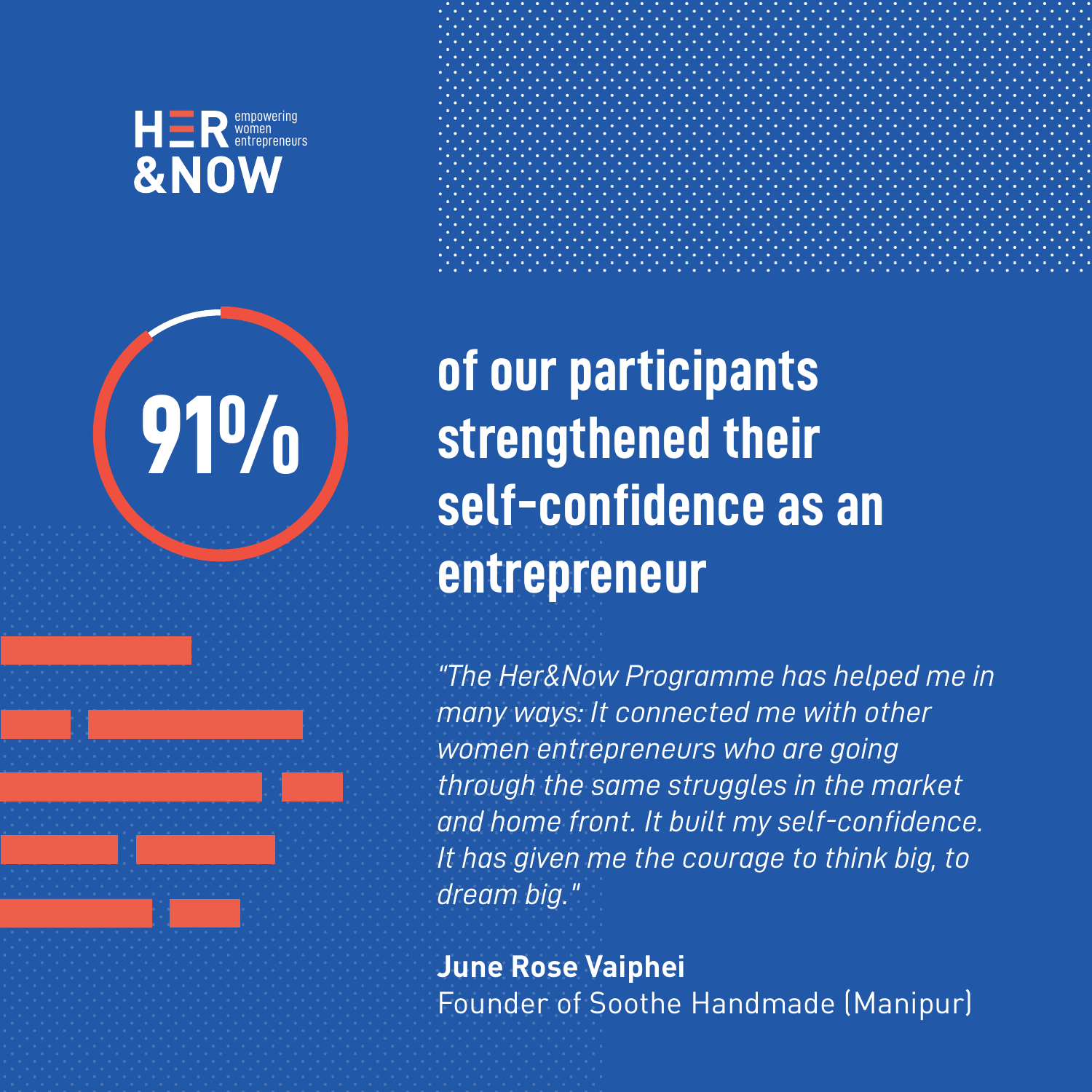



**17%**

## **of our participants' businesses are currently not operational due to COVID-19**

As a result of the COVID-19 pandemic and related restrictions, many others have developed alternative products lines or marketing and distribution channels, and some have also had to scale down their business.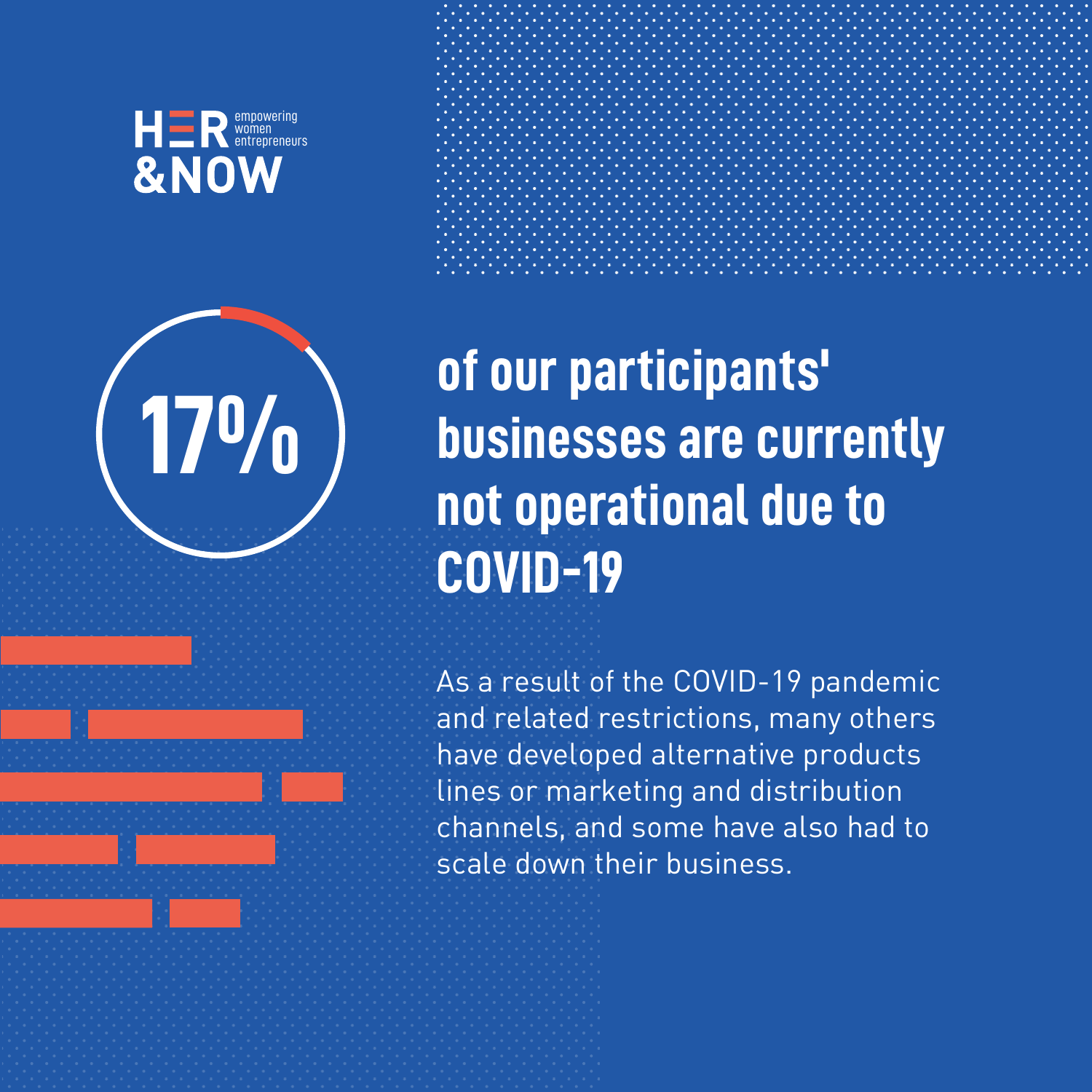#### **#HERtimeisNOW**

Learn more about the stories of 6 of our entrepreneurs and their experiences with Her&Now:

- **[R.K. Ongbi Purnima Devi](https://www.youtube.com/watch?v=ROOfoigkPyY&t=45s)** Founder of SP Embroidery (Manipur) **•**
- **[Tongbram Bijayashanti Devi](https://www.youtube.com/watch?v=aCmUwAUKcQE)** Founder of Sanajing Sana Thambal (Manipur) **•**
- **[Runa Rafique](https://www.youtube.com/watch?v=9u02KNKygfg)**  Piggery entrepreneur (Meghalaya) **•**
- **[Rida Gatphoh](https://www.youtube.com/watch?v=ESk2lsjBmYA)** Founder of Dak\_ti Crafts (Meghalaya) **•**
- **[Manobi Deka](https://www.youtube.com/watch?v=J0Mp3xOTB6s)** Founder of Sparsh Group of Schools (Assam) **•**
- **[June Rose Vaiphei](https://www.youtube.com/watch?v=pMuwaC4x3I8)** Founder of Organic Soaps (Manipur) **•**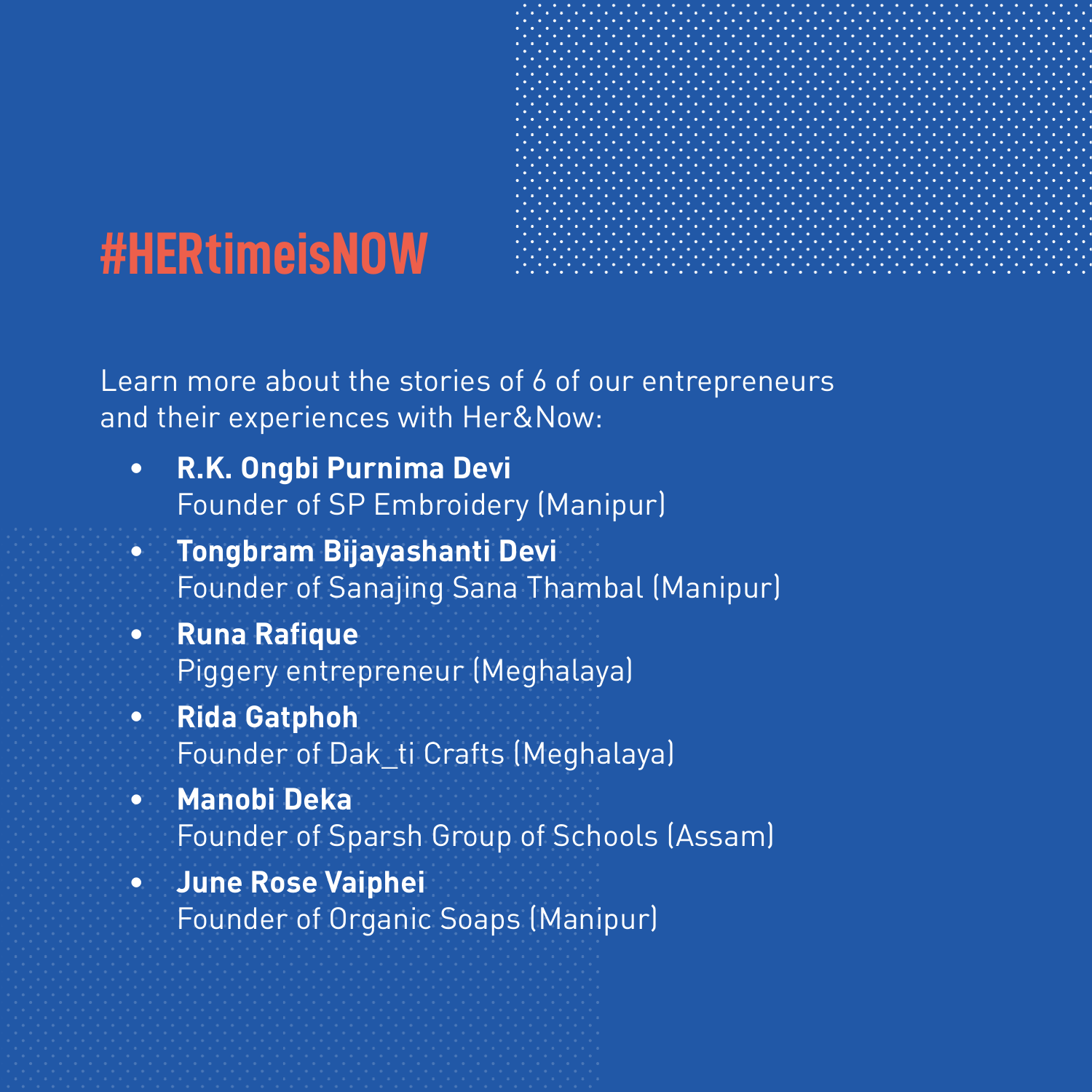Deutsche Gesellschaft für Internationale Zusammenarbeit (GIZ) GmbH is implementing the project 'Economic Empowerment of Women Entrepreneurs and Start-ups by Women' (Project Her&Now) on behalf of the German Federal Ministry for Economic Cooperation and Development (BMZ) and in partnership with the Indian Ministry of Skill Development and Entrepreneurship (MoSDE), to improve the framework conditions for women-led enterprises in India.



The project provides incubation and acceleration support for women entrepreneurs. Together with our three local partners, we run incubation and acceleration programmes in tier II and tier III cities in the North Eastern Region, Rajasthan and Telangana. The programmes offer trainings on critical business concepts, customised support through mentorship, access to market opportunities and linkages to financial institutions to equip women to start new businesses and grow their existing businesses.